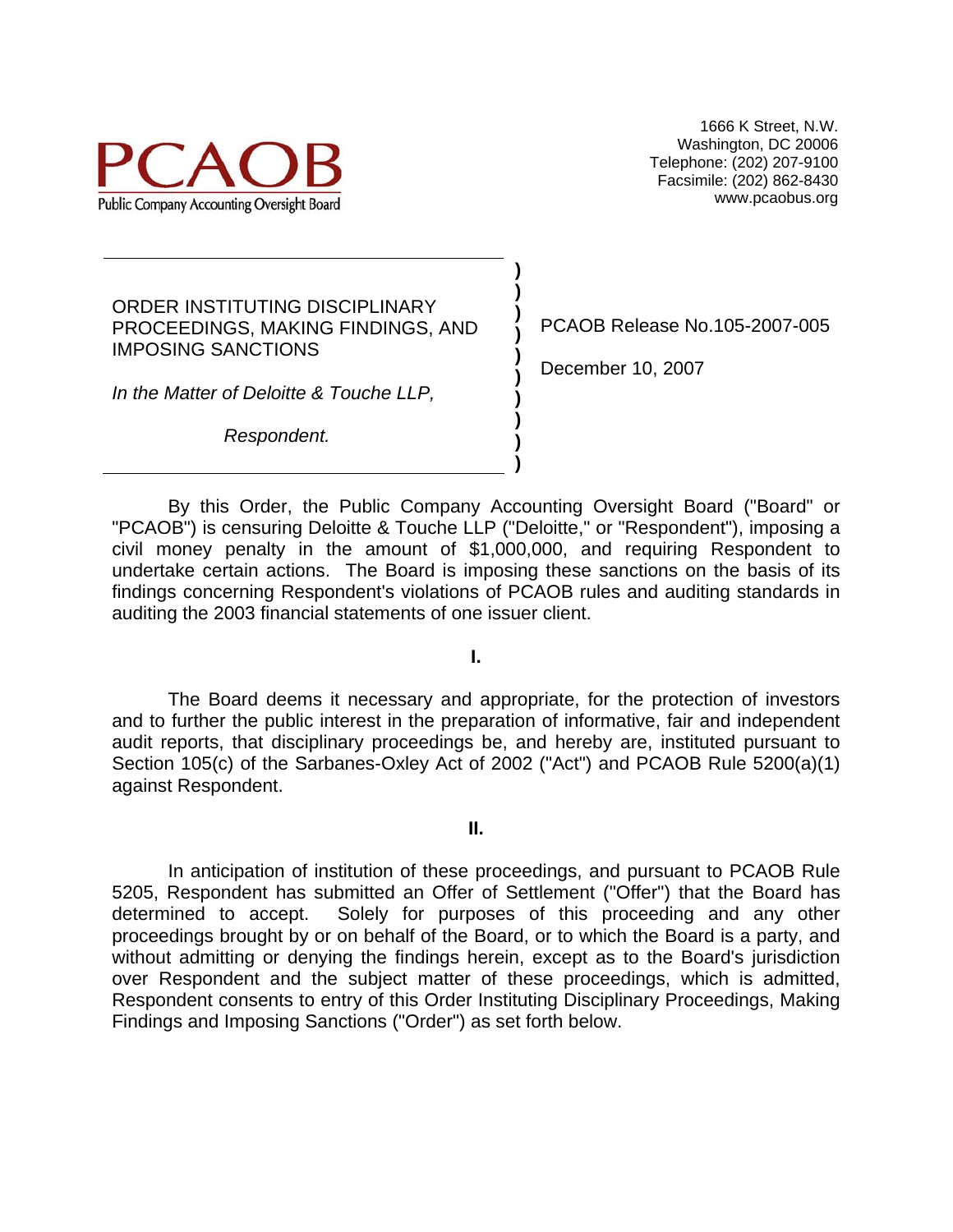

**III.** 

On the basis of Respondent's Offer and information obtained by the Board in this matter, the Board finds $1/$  that:

#### A. Respondent

1. Deloitte is a public accounting firm organized as a limited liability partnership under the laws of the State of Delaware and headquartered in New York City. Respondent has offices in multiple locations, including San Diego, California, and is licensed by, among others, the California Board of Accountancy (license no. 6515). Respondent is registered with the Board under Section 102 of the Act and PCAOB Rules. Its public company audit practice includes over 800 audit partners and more than 8,000 other audit professionals.

#### B. Summary

2. This matter concerns Deloitte's violations of certain PCAOB rules and auditing standards in auditing the financial statements of Ligand Pharmaceuticals Incorporated ("Ligand" or "the Company") for 2003 and the improper issuance by Deloitte of a standard report expressing the opinion that these financial statements presented fairly, in all material respects, Ligand's financial position in conformity with U.S. generally accepted accounting principles ("GAAP"). Deloitte assigned final responsibility for its Ligand audit engagements to the same partner (the "Engagement Partner") beginning with its review for the third quarter of 2000 through its review for the first quarter of 2004. Beginning in the summer of 2003 and continuing into 2004, certain members of Deloitte's management became aware of facts and circumstances that raised serious questions about the Engagement Partner's competence and proficiency as an auditor. Various Deloitte partners, including partners at the practice office level, at the regional management level, at Deloitte's national office and within its quality assurance group each were aware of certain of these facts and circumstances before Deloitte issued its report on Ligand's financial statements for 2003. During this period, Deloitte determined that the Engagement Partner should not be assigned to public company audit engagements and that he should resign from the firm. Despite these determinations and, as discussed below, the assessment that the 2003 Ligand audit

 $\frac{1}{2}$  $1/1$  The findings herein are made pursuant to the Respondent's Offer and are not binding on any other person or entity in this or any other proceeding.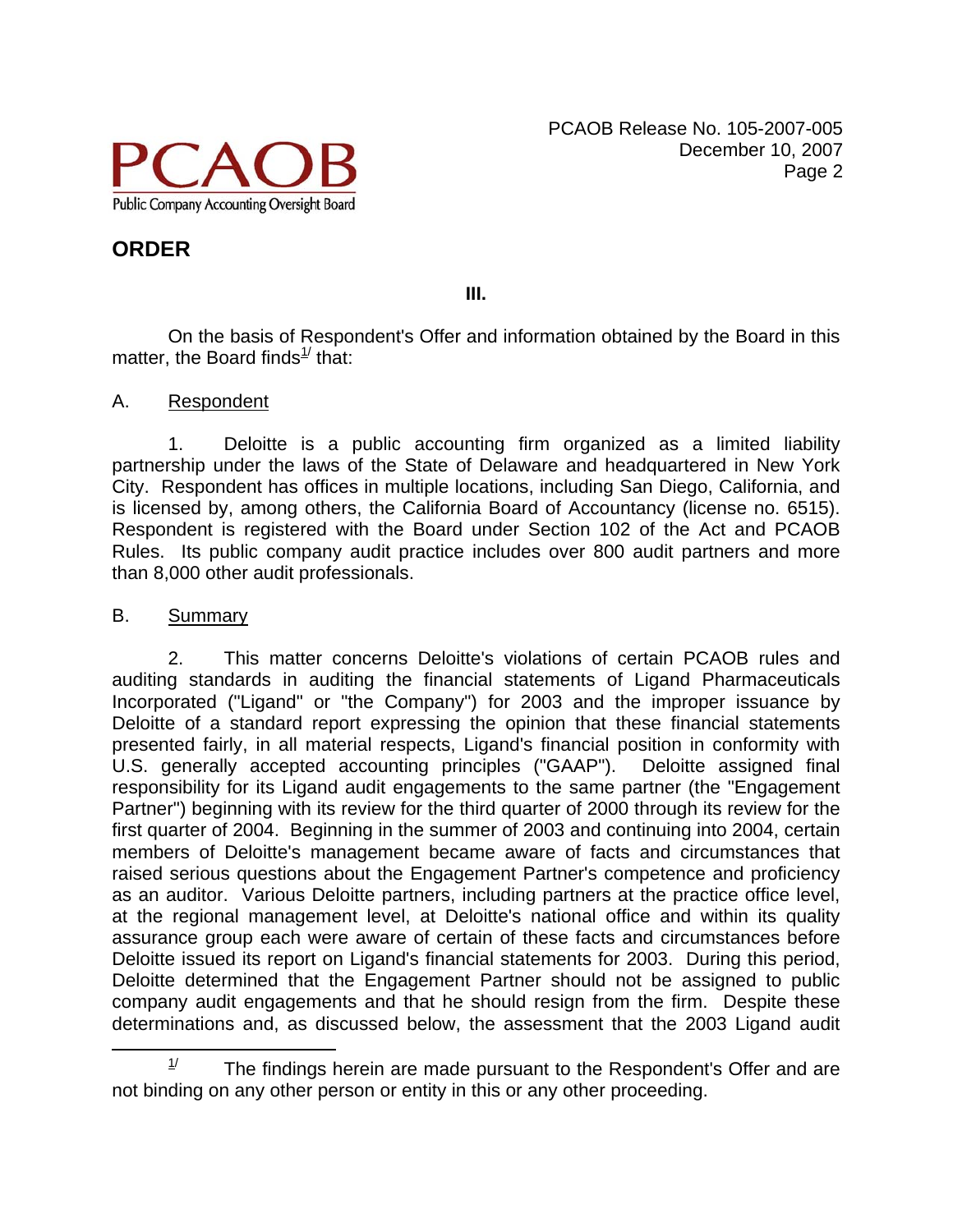

# **ORDER**

presented "greater than normal" risk, Deloitte left the Engagement Partner in charge of the engagement without taking appropriate and timely steps under the circumstances to assure that the audit was performed in accordance with applicable PCAOB rules and professional standards.

3. As discussed in more detail below, Deloitte failed to exercise due professional care in the performance of the audit and failed to obtain sufficient competent evidential matter to support the opinion expressed in the audit report. Deloitte failed to perform appropriate and adequate audit procedures related to the revenue reported by Ligand for sales of products for which a right of return existed. Deloitte failed to perform procedures that adequately took into account the existence of various factors documented in the audit work papers that indicated Ligand's ability to make reasonable estimates of product returns may have been impaired. These factors included Ligand's limited historical return experience, Ligand's limited visibility into its distribution channels, and periodic significant increases in, or excess levels of product in, Ligand's distribution channels. Moreover, in evaluating the reasonableness of Ligand's estimates of future returns, Deloitte failed to perform procedures that adequately took into account the extent to which the audit evidence indicated Ligand had consistently and substantially underestimated its product returns. Deloitte failed to perform or failed to perform adequately certain relevant planned procedures that were required by PCAOB auditing standards and incorporated into Deloitte's written audit plan. Deloitte also failed to identify and appropriately address a material departure from GAAP resulting from Ligand's policy of excluding certain types of returns from its estimates of future returns and the omission from Ligand's financial statements of any disclosure of this accounting policy. $2^{\frac{2}{3}}$ 

 $\frac{2}{2}$  $\frac{2}{3}$  More than a year after the 2003 Ligand audit, Ligand announced that it would restate its financial statements for 2003 and other periods because its recognition of revenue from product sales upon shipment was not in accordance with GAAP. See Ligand's Form 8-K, filed May 20, 2005, at Exhibit 99.1. In restating for 2003, Ligand recognized approximately \$59 million less in revenues from product sales than originally recognized in that year (a decrease of approximately 52 percent), and reported a net loss more than 2.5 times the net loss originally reported. See Ligand's Form 10-K for the year ending December 31, 2004, filed November 18, 2005, which reflects adjustments for earlier periods. At the same time, Ligand restated the revenues and net loss reported in its 2002 financial statements, which Deloitte had also audited, and in quarterly reports in 2003 and 2004, which Deloitte had reviewed.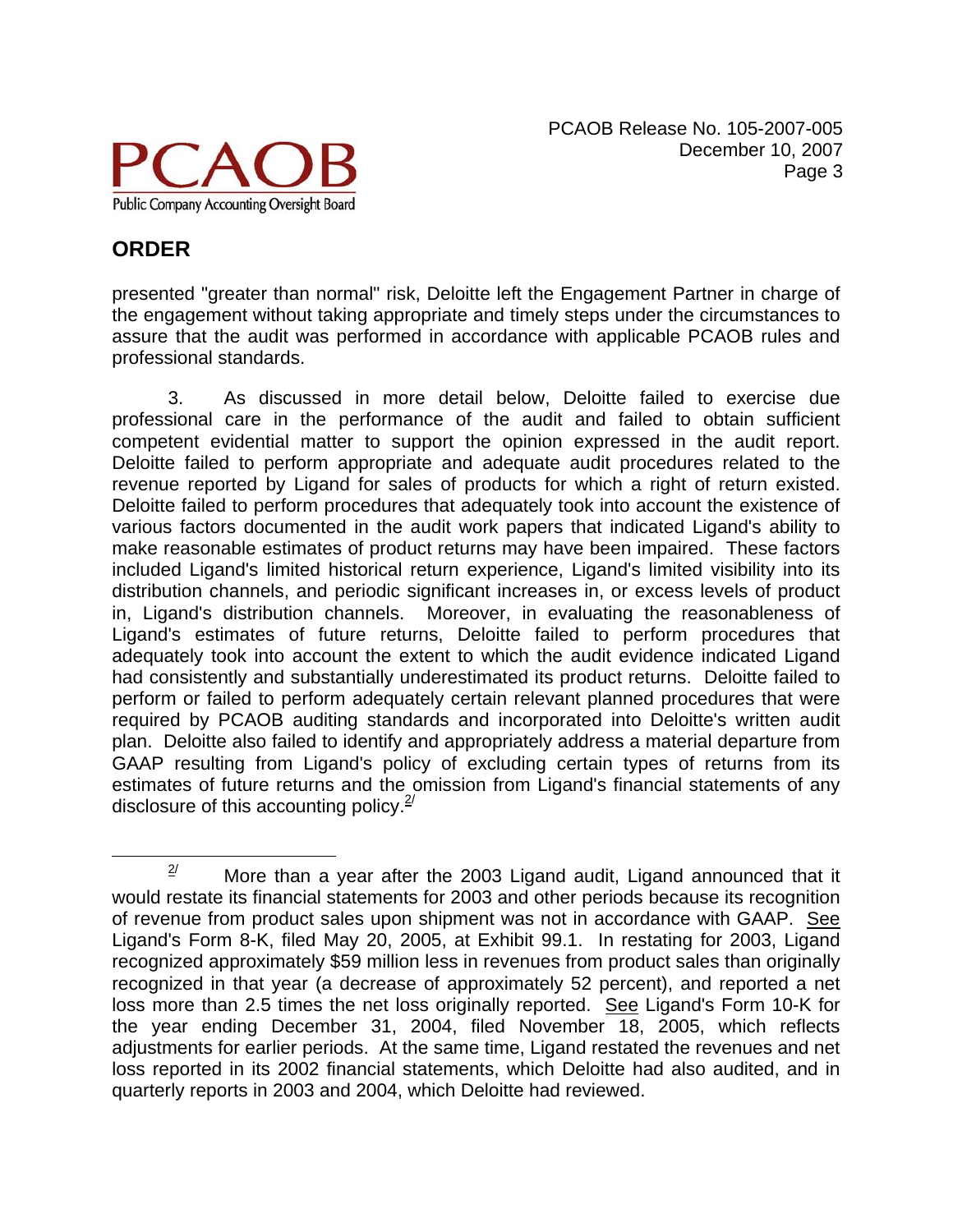

#### C. Deloitte Failed to Comply With Certain PCAOB Auditing Standards

4. Ligand is a corporation organized under the laws of the State of Delaware with headquarters in San Diego. Its common stock is registered with the Securities and Exchange Commission ("Commission") under Section 12(b) of the Securities Exchange Act of 1934 and is listed on the NASDAQ Stock Market LLC. Ligand's public filings disclose that, at all times relevant to this matter, it was in the business of discovering, developing, and marketing pharmaceutical drugs. At all relevant times, Ligand was an issuer, as that term is defined by Section 2(a)(7) of the Act and PCAOB Rule 1001(i)(iii). As of June 30, 2004, the end of the last reporting period for which Deloitte served as its auditor, Ligand disclosed that its market capitalization was approximately \$1.27 billion.

 5. Deloitte was Ligand's independent auditor from October 31, 2000, until its resignation effective August 5, 2004. In an audit report dated March 10, 2004, Deloitte expressed an unqualified opinion on Ligand's consolidated balance sheets as of December 31, 2003 and 2002, and the related consolidated statements of operations, stockholders' equity (deficit), and cash flows for each of the three years in the period ended December 31, 2003. Deloitte's audit report stated that, in the firm's opinion, the Company's financial statements presented fairly, in all material respects, the Company's financial position in conformity with GAAP.

6. Deloitte's audit engagements for Ligand were performed by personnel located in its San Diego office. Deloitte's audit personnel included the Engagement Partner, a concurring review partner, an advisory partner, an audit manager, an audit senior and other staff auditors, each of whom was an associated person of a registered public accounting firm as that term is defined in Section 2(a)(9) of the Act and PCAOB Rule 1001(p)(i) at all relevant times. Deloitte's San Diego office audit practice was under the supervision of a Managing Partner for Audit and Enterprise Risk Services (the "San Diego Audit Managing Partner"), who reported to the Regional Managing Partner for Audit and Enterprise Risk Services for Deloitte's Pacific Southwest Region ("Regional Audit Managing Partner"), located in Los Angeles, California, and who in turn reported to the National Managing Partner of Audit and Enterprise Risk Services ("National Audit Managing Partner"), located in New York City. In addition, Deloitte's Professional Practice Director for its San Diego office ("San Diego Office PPD") was responsible for concurring in the assignment of engagement partners and for monitoring compliance with Deloitte's audit policies and procedures.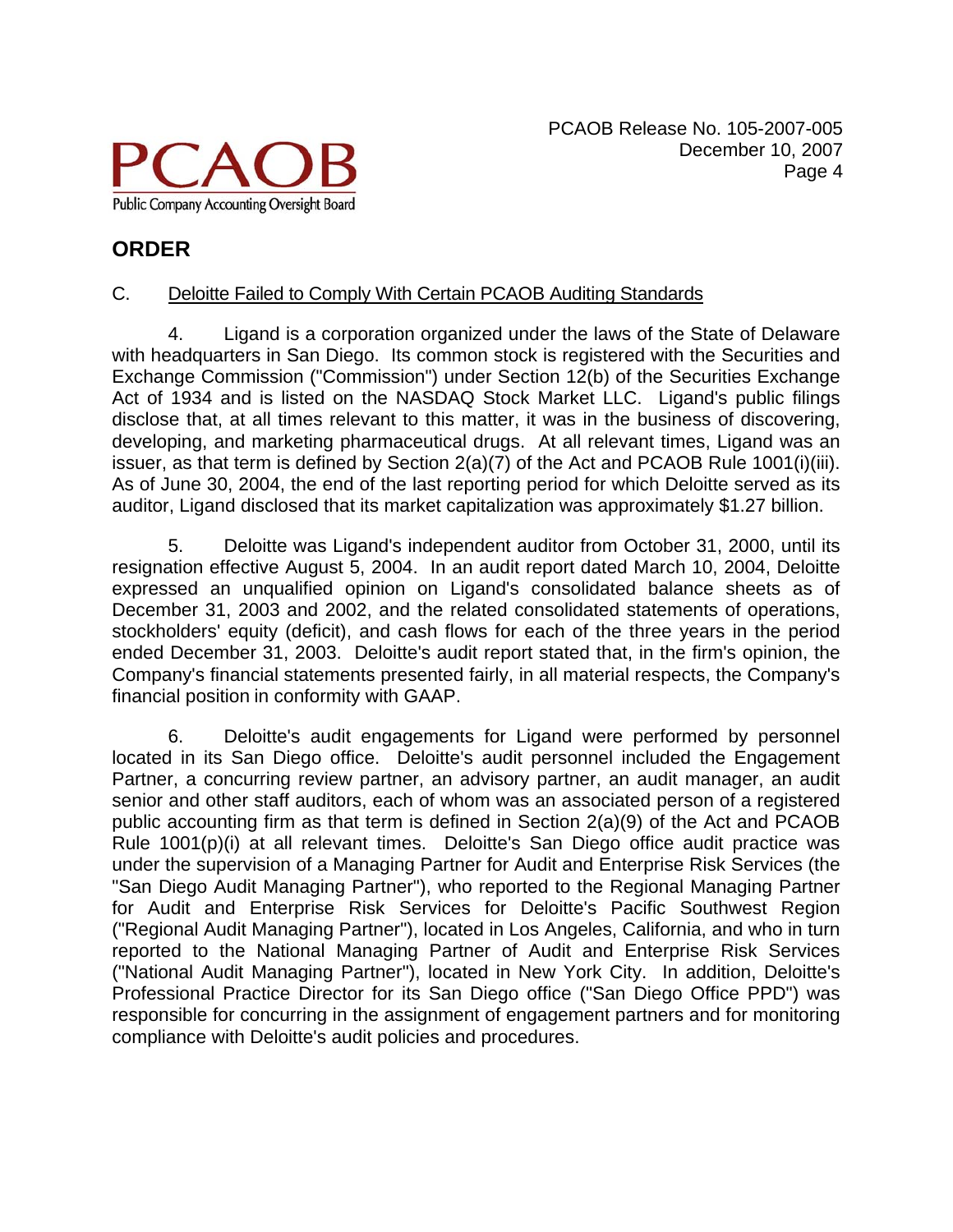

#### Deloitte Failed to Staff the 2003 Ligand Audit Engagement Appropriately

7. PCAOB rules require that registered public accounting firms and their associated persons comply with the Board's auditing and related professional practice standards. $3/2$  Among other things, PCAOB auditing standards require that auditors "be assigned to tasks and supervised commensurate with their level of knowledge, skill and ability so that they can evaluate the audit evidence they are examining." $4/$  The auditor with final responsibility for the audit should know, at a minimum, the relevant professional accounting and auditing standards and should be knowledgeable about the  $\frac{1}{2}$  Deloitte failed to staff the 2003 Ligand audit engagement in accordance with these requirements.

8. Deloitte assigned responsibility for the conduct of all audit professional services for each of its audits and reviews for Ligand through the quarter ended March 31, 2004, to the Engagement Partner, whom Deloitte designated as its "Lead Client Service Partner," or "Engagement Partner." The responsibilities Deloitte assigned to the Engagement Partner in this role were set forth in Deloitte's Accounting and Auditing Practice Manual Series (the "AAPMS") which stated, among other things, that:

It is the responsibility of the Engagement Partner to form the audit opinion, or to disclaim an opinion, on the financial statements. The Firm delegates to the Engagement Partner the necessary authority to fulfill that role.…

The Engagement Partner has the final responsibility for the planning and performance of the audit engagement, including the assignment, on-thejob training, and audit work of professional staff, and the implementation of decisions concerning matters that have been the subject of consultation.…

The knowledge and skills of an Engagement Partner should be matched with the needs and characteristics of the engagement.

The Engagement Partner led Deloitte's audit engagement team, had final responsibility for the audit as that phrase is used in AU § 311, *Planning and Supervision,* and authorized the issuance of the March 10, 2004, audit report.

5/ Id.

 $\frac{3}{}$  $3^{y}$  See PCAOB Rules 3100, 3200T.

<sup>4/</sup> AU § 230.06, *Due Professional Care in the Performance of Work*.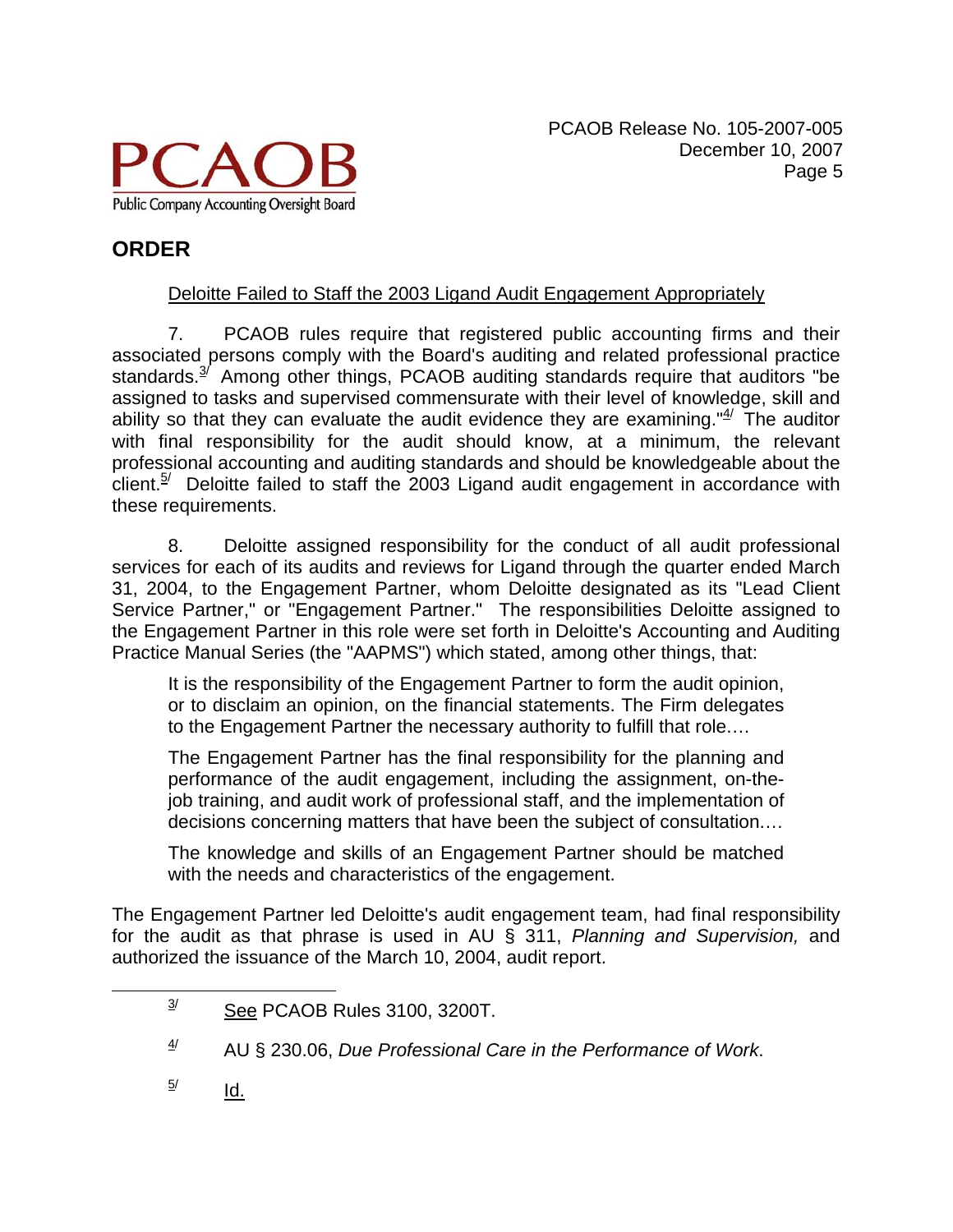

#### **ORDER**

9. Deloitte's policies and procedures further provided that, particularly where audit engagement risk is assessed as greater than normal, the firm needed to ensure that the partners assigned to the audit engagement possessed the requisite skills and experience. Deloitte assessed the engagement risk for its 2002 and 2003 Ligand audit engagements as greater than normal.

10. Months before Deloitte issued its audit report for the 2003 Ligand audit engagement, certain members of Deloitte's management became aware of facts and circumstances that began to raise serious questions about the Engagement Partner's competence and proficiency as an auditor. These developments led certain members of Deloitte's management first to conclude that the Engagement Partner should be removed from public company audit engagements and ultimately to seek the Engagement Partner's resignation from the firm.

11. During the summer of 2003, Deloitte conducted an internal practice office review that included its San Diego practice office and selected one of the Engagement Partner's public company audits for review ("Engagement A"). Deloitte's personnel who conducted this review were critical of the Engagement Partner's work and relayed their concerns to the San Diego Office PPD, the Regional Audit Managing Partner and Deloitte's national office. Also in the summer of 2003, another of Deloitte's issuer audit clients that was assigned to the Engagement Partner ("Engagement B") was placed into Deloitte's Risk Management Program, which was administered by Deloitte's National Office Quality Assurance Group in Wilton, Connecticut.

12. By the fall of 2003, certain members of Deloitte's management were suggesting that the Engagement Partner be removed from his public company audit engagements. In a meeting in or around October 2003, the San Diego Audit Managing Partner informed the Engagement Partner of the concerns about his work. Nevertheless, Deloitte allowed the Engagement Partner to remain in charge of the Ligand engagement until May 2004, without any significant additional supervision or resources.

13. In February 2004, a partner responsible for Deloitte's risk management program (the "Risk Management Partner") communicated certain concerns about the Engagement Partner's work on Engagement B directly to the Regional Audit Managing Partner. Shortly after this communication, the Regional Audit Managing Partner reported the Risk Management Partner's concerns to the National Audit Managing Partner. The Regional Audit Managing Partner also communicated these concerns to the San Diego Audit Managing Partner, who in turn informed the Engagement Partner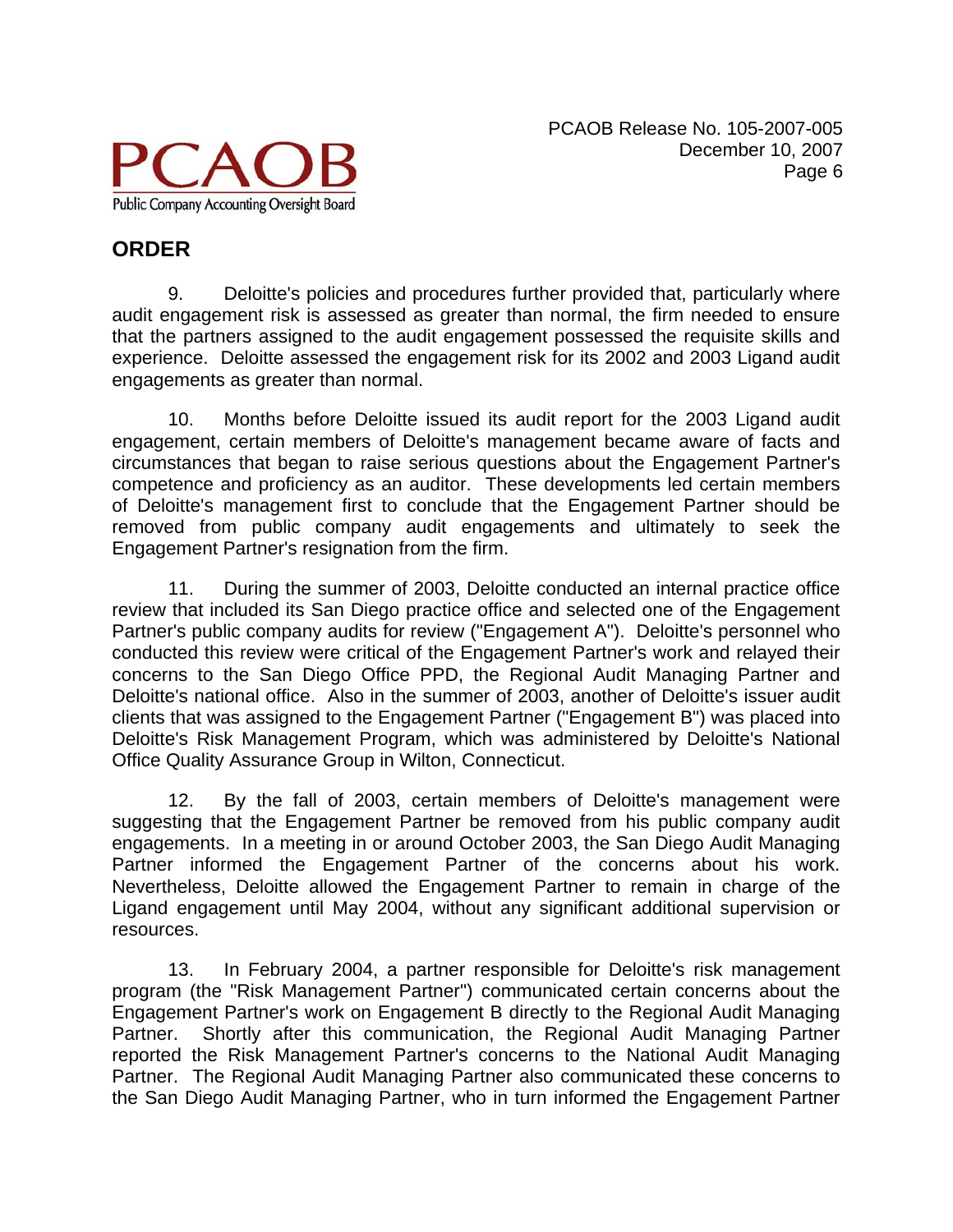

### **ORDER**

that he was perceived as a quality risk and counseled the Engagement Partner to resign from the firm.

14. On March 5, 2004, the San Diego Audit Managing Partner and the Regional Audit Managing Partner met with the Engagement Partner. The Regional Audit Managing Partner drafted an e-mail message to the National Audit Managing Partner summarizing the discussion at the meeting and efforts underway to counsel the Engagement Partner to resign from the firm and the reasons for doing so. Among the reasons given were the views of certain members of Deloitte's management that the Engagement Partner did not have the skills to adequately supervise public company engagements and other engagements with above-average risk profiles, and that the Engagement Partner was not suited to handling complex or risky engagements. The Regional Audit Managing Partner recommended that the National Audit Managing Partner consider an arrangement under which the firm would immediately begin to transition the Engagement Partner's clients and the Engagement Partner would resign from the firm.

15. PCAOB quality control standards emphasize the "significant responsibilities" of individuals who are responsible for supervising audit engagements and signing or authorizing the issuance of audit reports. $\frac{6}{7}$  PCAOB quality control standards further require firms to establish policies and procedures that "provide reasonable assurance that a practitioner-in-charge of an engagement possesses the competencies necessary to fulfill his or her engagement responsibilities." $\frac{7}{2}$  Deloitte's

 $\frac{6}{2}$  QC § 40.03, *The Personnel Management Element of a Firm's System of Quality Control—Competencies Required by a Practitioner-in-Charge of an Attest Engagement* (in light of such "significant responsibilities," firm's policies and procedures "should be designed to provide a firm with reasonable assurance that such individuals possess the kinds of competencies that are appropriate given the circumstances of individual client engagements"); see also QC § 40.08 ("such skills would typically include the ability to exercise professional skepticism and identify areas requiring special consideration including, for example, the evaluation of the reasonableness of estimates and representations made by management and the determination of the kind of report necessary in the circumstances.")

<sup>7/</sup> QC § 40.06; see also QC § 20.13, *System of Quality Control for a CPA Firm's Accounting and Auditing Practice* (policies and procedures should provide "reasonable assurance that . . . [w]ork is assigned to personnel having the degree of technical training and proficiency required in the circumstances.")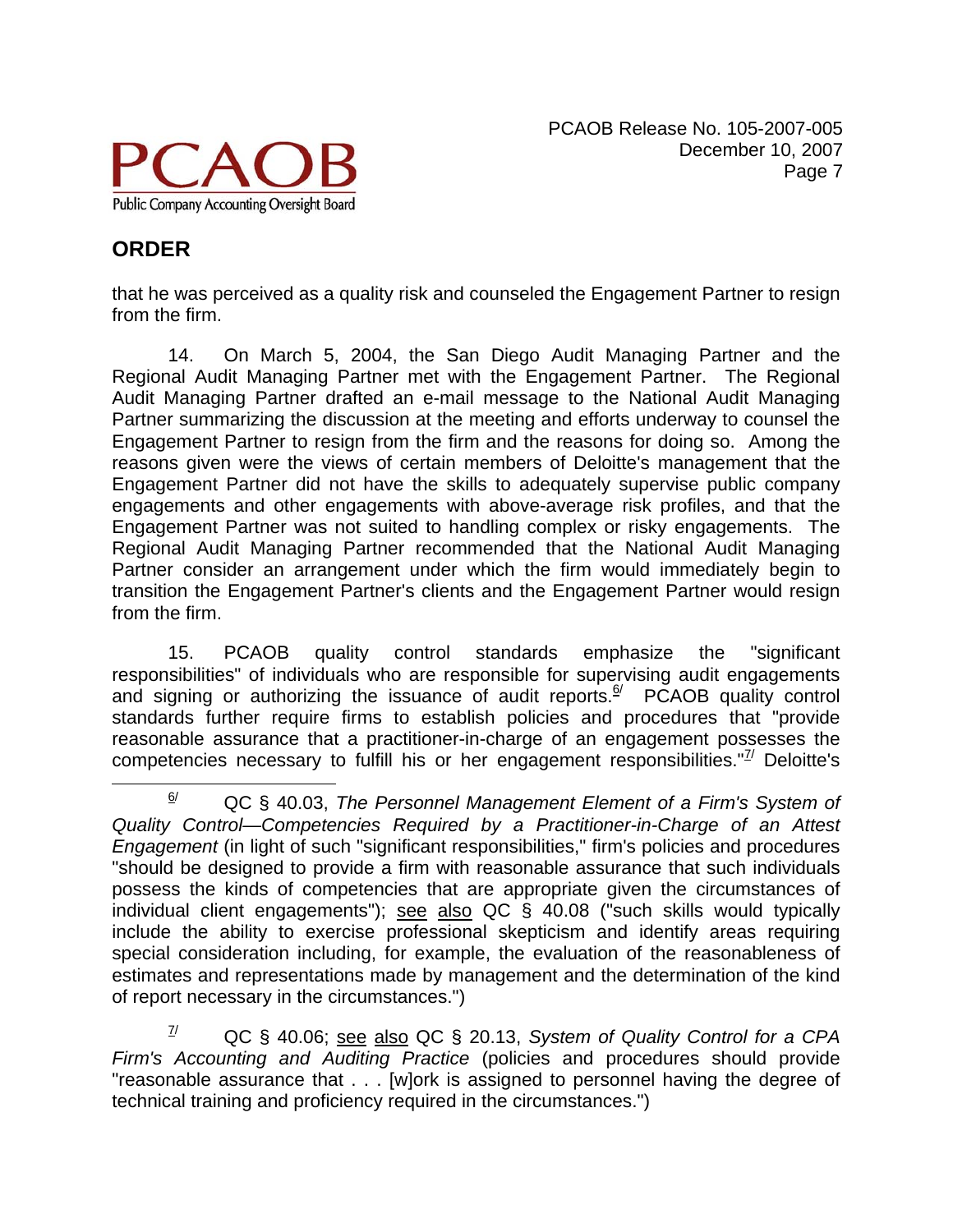

quality control system did not function effectively to cause the 2003 Ligand audit to be appropriately staffed and led by a practitioner-in-charge with the necessary competencies. As a result, despite the conclusions reached by Deloitte's management personnel about the Engagement Partner's competence and proficiency as an auditor, Deloitte left the Engagement Partner in charge of the 2003 Ligand audit without taking appropriate steps to assure that the audit was performed in accordance with applicable PCAOB rules and professional standards. $\frac{8}{1}$ 

Deloitte Failed to Comply With PCAOB Auditing Standards in Performing the Audit of Ligand's Financial Statements for 2003

16. Under PCAOB auditing standards, an auditor may express an unqualified opinion on an issuer's financial statements only when the auditor has formed such an opinion on the basis of an audit performed in accordance with PCAOB standards. $9/$ Among other things, these standards require that an auditor exercise due professional care, exercise professional skepticism, obtain sufficient competent evidential matter to afford a reasonable basis for an opinion regarding the financial statements and evaluate subsequent events. $10$ <sup>/</sup> Deloitte failed to comply with these standards in connection with the 2003 Ligand audit. $11/$ 

 17. Ligand's public filings disclosed that, at times relevant to this matter, the Company sold most of its products to three large wholesalers, who in turn sold the

9/ See AU § 508.07, *Reports on Audited Financial Statements*.

10/ See AU § 150.02, *Generally Accepted Auditing Standards*; AU § 230, *Due Professional Care in the Performance of Work*; AU § 326, *Evidential Matter*; AU § 560, *Subsequent Events*; AU § 561, *Subsequent Discovery of Facts Existing at the Date of the Auditor's Report*.

 11/ See *In the Matter of James L. Fazio, CPA*, PCAOB Release No. 105- 2007-006 (December 10, 2007) for related findings concerning failures to comply with PCAOB standards in connection with the 2003 Ligand audit.

 $\frac{8}{2}$  $\frac{8}{1}$  Deloitte performed a concurring partner review of the 2003 Ligand audit. But this concurring partner review was not sufficient under the circumstances to provide the firm with reasonable assurance that its personnel complied with PCAOB standards.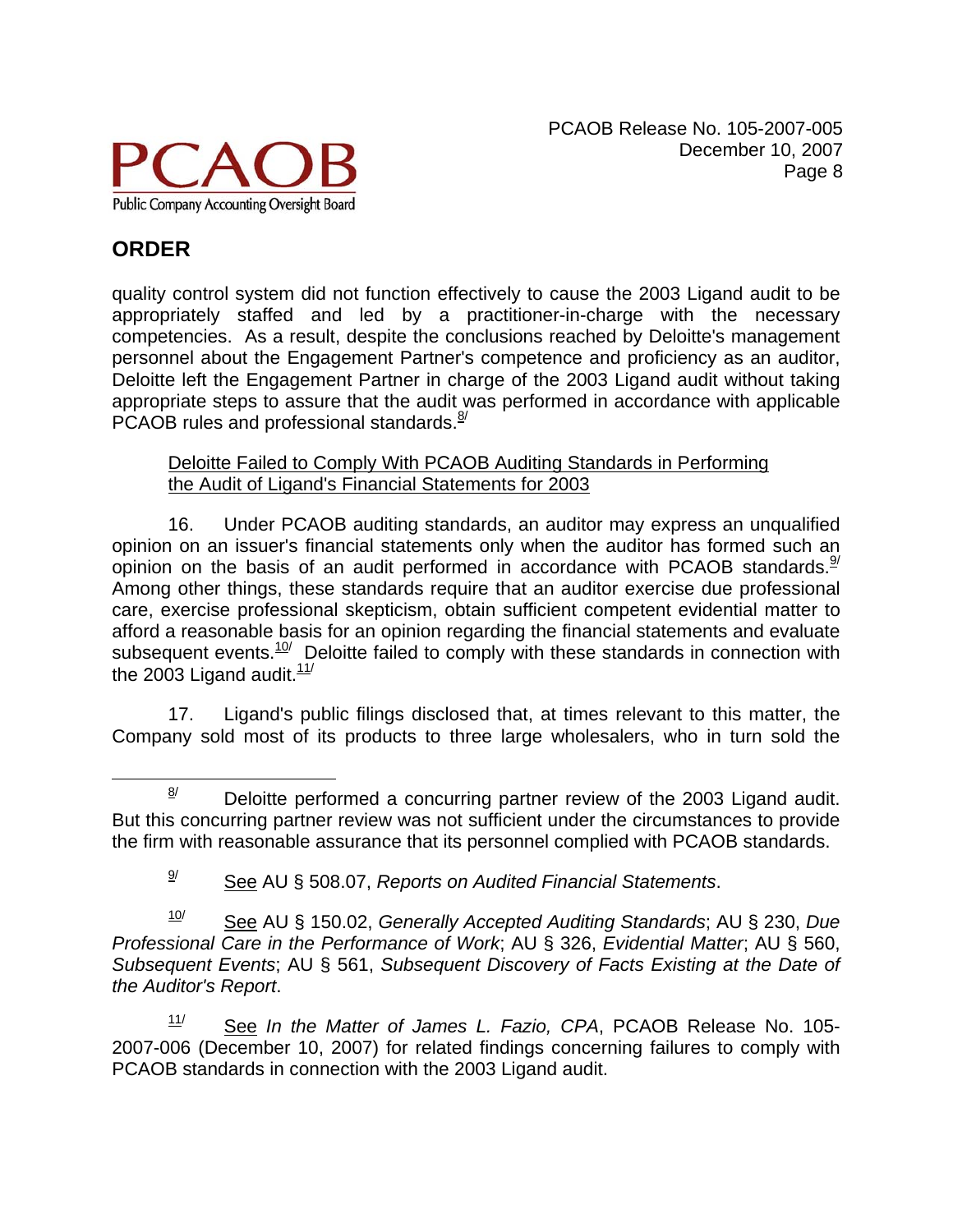

## **ORDER**

product to their customers, including retail outlets such as pharmacies and prescribing facilities such as hospitals. In its 2003 financial statements, Ligand disclosed that it recognized revenue upon product delivery, net of allowances for, among other things, product returns. To evaluate whether Ligand's recognition of revenue upon product delivery complied with GAAP, Deloitte was required to assess, among other things, whether Ligand had the ability to make reasonable estimates of future product returns. Without this ability, companies that sell products with a right of return cannot, consistent with GAAP, recognize revenue from these sales until the right of return substantially expires or a reasonable estimate of the returns can be made. $12$ 

18. As documented in the audit work papers, Deloitte assessed the engagement risk for the 2003 Ligand audit as greater than normal "due to events related to product sales and sales returns." $13/$  Deloitte's audit personnel planned to perform "focused procedures" and to increase their professional skepticism to address this risk. As described below, Deloitte's audit personnel either failed to perform certain of the planned procedures or performed them without the due care and professional skepticism required by PCAOB standards.

19. Various factors, such as the newness of a product, lack of actual return history, limited visibility into distribution channels, and significant increases in or excess levels of inventory in a distribution channel, may impair an issuer's ability to make reasonable estimates of future product returns. $\frac{14}{1}$  In Ligand's case, Deloitte's audit personnel documented the existence of each of these factors but did not adequately analyze whether they impaired Ligand's ability to make reasonable estimates of returns.

20. In addition, Deloitte's audit personnel failed adequately to evaluate the reasonableness of Ligand's product return estimates.<sup>15/</sup> Certain procedures planned to

13/ Deloitte's written policies and procedures required engagement risk to be assessed annually as "Normal," "Greater than normal," or "Much greater than normal."

12/ See Statement of Financial Accounting Standards ("SFAS") No. 48, *Revenue Recognition When Right of Return Exists* ¶ 6; Codification of SEC Staff Accounting Bulletins ("SAB"), Topic 13.A.4(b), Question 5.

<sup>14/</sup> See SFAS No. 48 at **[8**; SAB Topic 13.A.4(b) Question 1, 4.

<sup>15/</sup> See AU § 342.04, *Auditing Accounting Estimates*.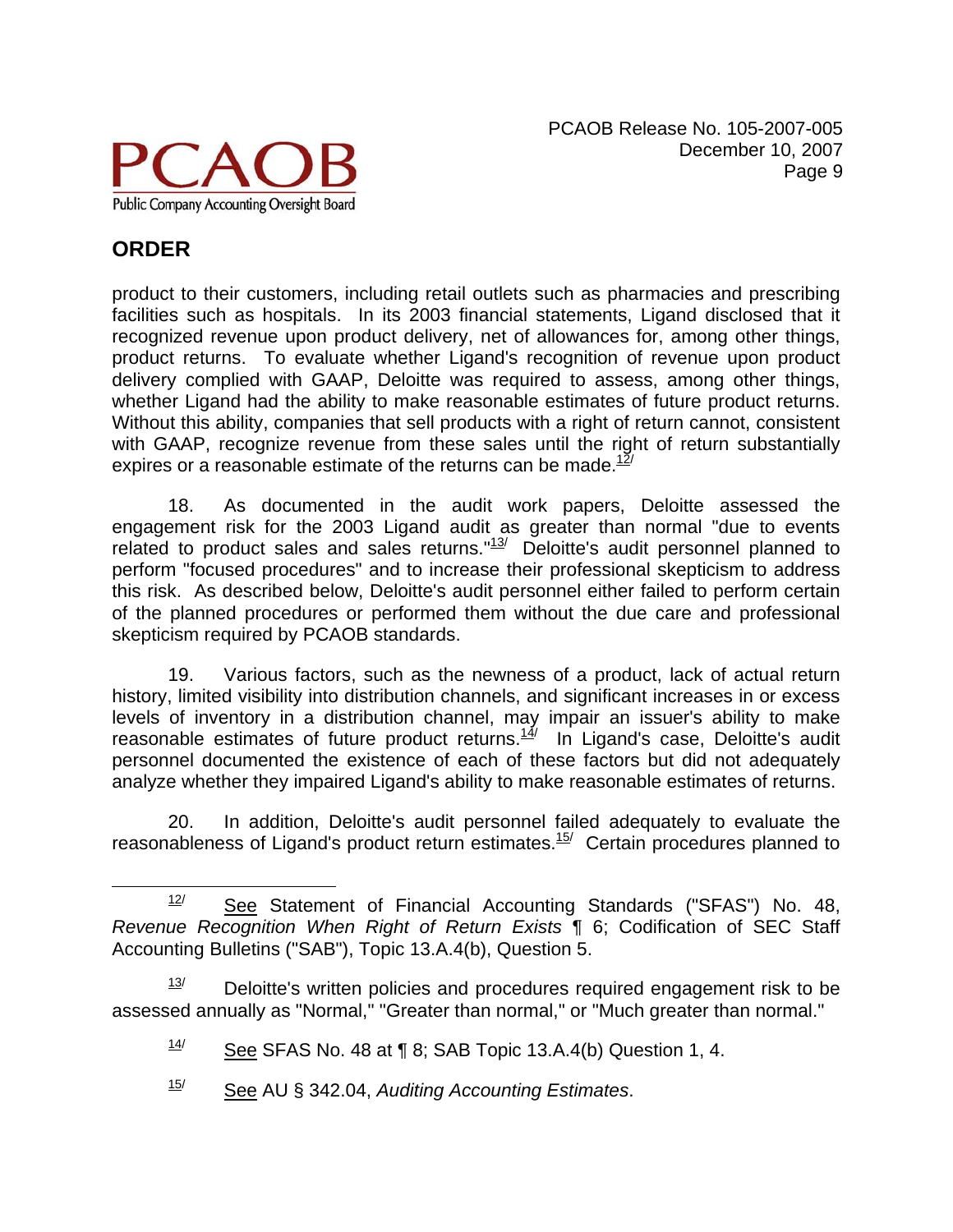

# **ORDER**

evaluate the reasonableness of Ligand's estimates of future returns were not performed, were not performed with the due care and professional skepticism required by PCAOB standards, or generated audit evidence suggesting that Ligand's estimates of future returns were not reasonable. Deloitte's audit personnel did not adequately address the significant disparities between historical actual returns and Ligand's estimate of future returns. They also failed to compare Ligand's prior return estimates with subsequent results, $16$  even though this procedure was part of the audit plan and the audit work papers showed that Ligand had consistently and substantially underestimated its product returns. The audit plan provided for the evaluation of subsequent events to be performed before the audit report was issued. But the evaluation performed by Deloitte's audit personnel failed adequately to consider returns through completion of the audit. $17/$ 

21. According to the audit work papers, when Ligand learned in 2002 that one of its wholesalers was holding product nearing expiration and intended to make substantial returns, Ligand agreed to replace the returned product with new product at no additional charge. The work papers reflect that similar incidents occurred during 2003 and that Ligand's position was that it would replace product held by wholesalers that was approaching expiration with new product having a later expiration date (Ligand's "Replacement Policy"). According to the work papers, returns from such transactions during 2002 and 2003 totaled more than \$17 million, or ten percent of the net product sales revenue Ligand originally reported during the same period. Deloitte's audit personnel understood that Ligand that did not treat such transactions as returns in

16/ See AU § 316.64, *Consideration of Fraud in a Financial Statement Audit (*auditor "should perform a retrospective review of significant accounting estimates reflected in the financial statements of the prior year to determine whether management judgments and assumptions relating to the estimates indicate possible bias…."); AU § 342.09 ("The auditor normally should consider the historical experience of the entity in making past estimates…."); AU § 342.06e ("Comparison of prior accounting estimates with subsequent results to assess the reliability of the process used to develop estimates" is a relevant aspect of internal control).

<sup>17/</sup> If events occurring after the balance sheet date, but prior to the issuance of the financial statements, provide additional evidence about conditions that existed at the balance sheet date and affect the estimates inherent in the process of preparing the financial statements, an auditor must evaluate the information. See AU  $\S$  560.02-.03, *Subsequent Events*.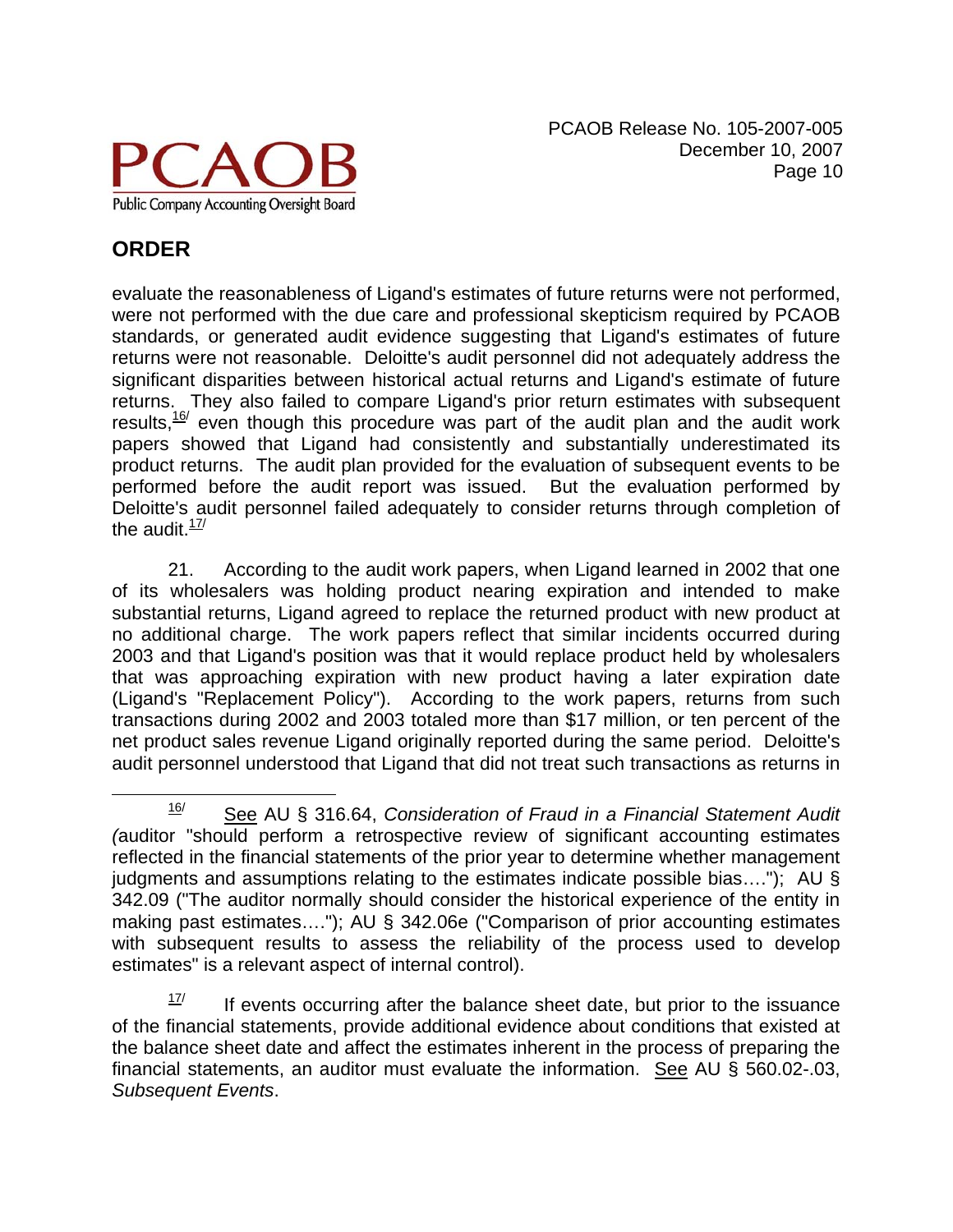

# **ORDER**

accordance with SFAS No.  $48^{18/2}$  and did not reduce revenue recognized at the time of sale by an estimate of future returns from such transactions.<sup>19/</sup> Deloitte's audit personnel failed to identify and appropriately address this apparent departure from  $GAAP<sup>20</sup>$ 

22. GAAP provides that "all significant accounting policies of the reporting entity should be included as an integral part of the financial statements. $"21'$  In particular "the disclosure should encompass important judgments as to appropriateness of principles relating to recognition of revenue," those principles "peculiar to the industry," and "unusual or innovative applications of  $[GAAP]$ ." $^{22/7}$  Ligand did not disclose its Replacement Policy in its financial statements. Even if Deloitte's audit personnel had properly concluded that Ligand's Replacement Policy and related accounting was consistent with GAAP, PCAOB standards required them to consider whether Ligand was required to disclose the policy in its financial statements, which they failed to do. $^{23/}$ 

23. In April 2004, during Deloitte's interim review of Ligand's financial statements for the first quarter of 2004, Deloitte's audit personnel were informed that

20/ An auditor's opinion that an issuer's financial statements are presented in conformity with GAAP must be based on an audit performed in accordance with PCAOB standards. PCAOB standards require an auditor to perform audit procedures sufficient to evaluate the issuer's adherence to GAAP. This Order's description of audit failures relating to GAAP departures in an issuer's financial statements necessarily reflects the Board's judgment concerning the proper application of GAAP. Any such description of GAAP departures, however, should not be understood as an indication that the Commission has considered or made any determination concerning the issuer's compliance with GAAP.

 $21/$ APB No. 22, *Disclosure of Accounting Policies*, at ¶ 8.

- 22/ Id. at ¶ 12.
- 23/ See AU § 431, *Adequacy of Disclosure in Financial Statements*.

18/ With certain exceptions not relevant here, SFAS No. 48 applies to, among other things, sales in which a product may be returned in exchange for other products. See SFAS No. 48 at ¶ 3.

<sup>19/</sup> See SFAS No. 48 at ¶ 7.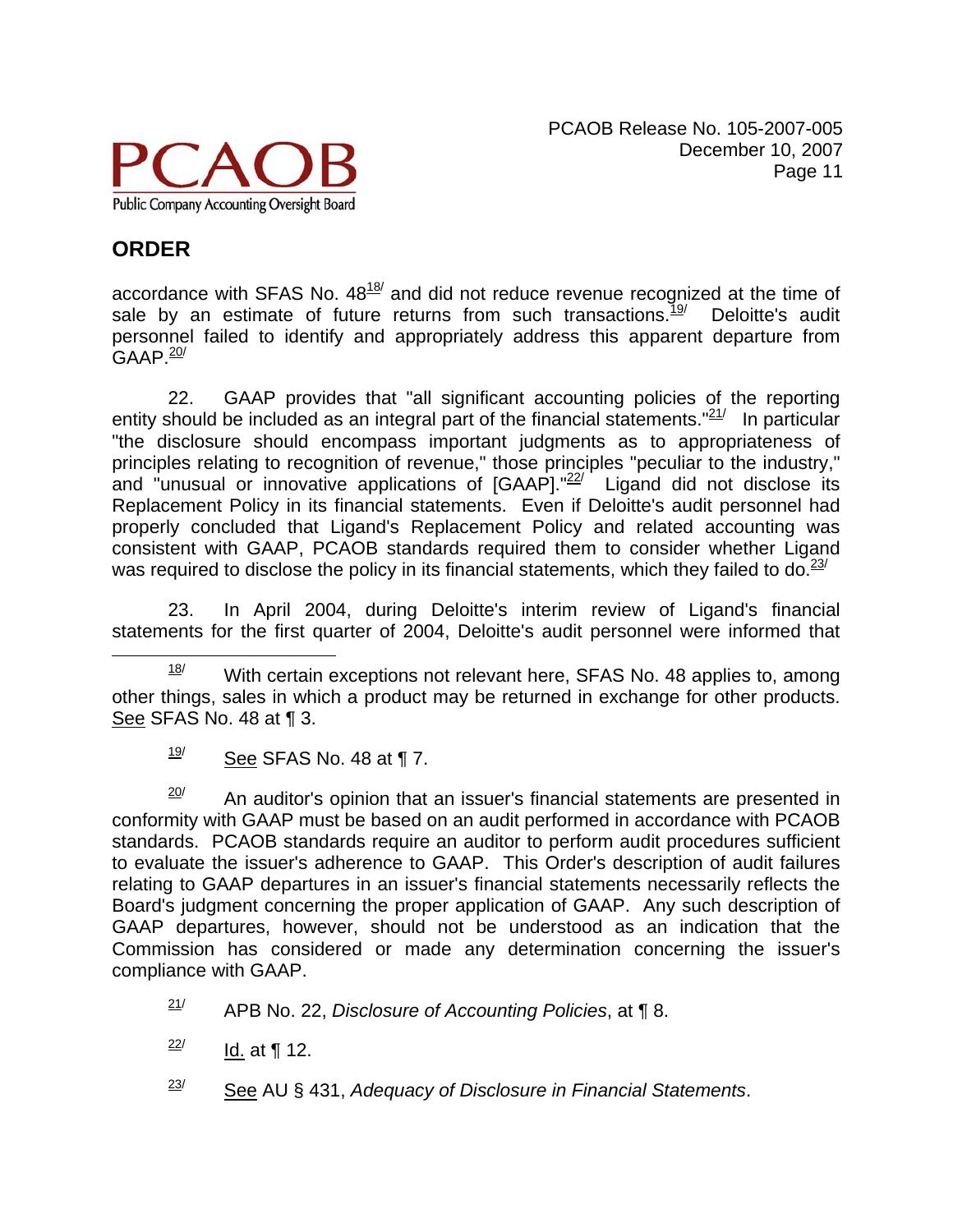

## **ORDER**

Ligand had experienced significant, unexpected product returns during the period and that one or more wholesalers were returning a significant amount of product that was not included in the distribution channel data relied upon during the audit. PCAOB standards required Deloitte to consider whether this information would have affected the audit report had Deloitte known about it at the report date and whether persons currently relying or likely to rely on the financial statements would attach importance to the information.<sup>24/</sup> Deloitte's audit personnel did not address this issue adequately, relying on an analysis that was known to be incomplete, and inappropriately relying on management representations to conclude that Ligand's failure to make reasonable estimates of product returns did not cause Ligand's 2003 financial statements to be materially misstated.

#### **IV.**

 24. Deloitte has represented to the Board that, since the events described in this Order, it has established and implemented the following changes to its quality control policies and procedures for identifying and addressing potential audit quality concerns regarding the performance and deployment of audit partners and directors:

- a. Deloitte has established a Leadership Oversight Committee, consisting of senior members of its audit practice and firm leadership to address at the national office level deployment and supervision issues relating to audit partners and directors about whom quality or other audit performance concerns have been identified through Deloitte's quality control procedures or otherwise. This Committee has the responsibility and the authority to subject personnel to special oversight of their audit work, to refer individuals for counseling or additional training, to restrict individuals from serving audit clients in specific capacities (including, if necessary, to restrict the individual from performing any audits), or to seek an individual's separation from the Firm.
- b. Deloitte also has changed its policies and procedures for initially identifying audit performance issues with audit partners and directors in an effort to better assure that potential audit quality issues will be brought to

24/ See AU § 561.05, *Subsequent Discovery of Facts Existing at the Date of the Auditor's Report*. If, after considering these two factors, an auditor concludes that action should be taken to prevent future reliance on the audit report, the auditor should take certain additional steps. See AU § 561.06-.09.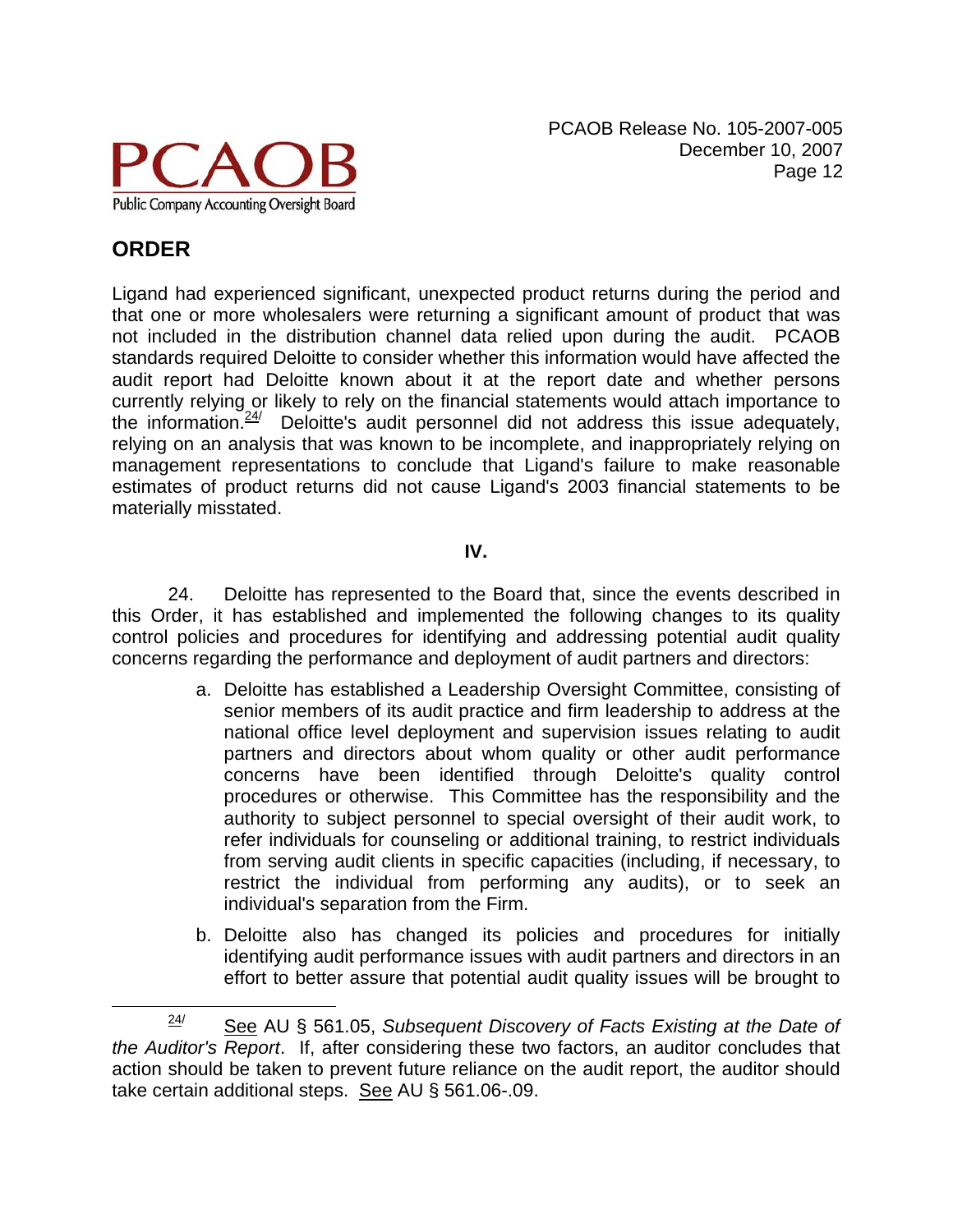

the attention of the leadership of its audit practice and the Leadership Oversight Committee on a timely basis. Among other things Deloitte has made changes to its quality ratings system for audit partners and directors and has taken steps to further centralize its internal inspection program at the national office level.

**V.** 

 In view of the foregoing, and to protect the interests of investors and further the public interest in the preparation of informative, fair, and independent audit reports, the Board determines it appropriate to impose the sanctions agreed to in Respondent's Offer. Accordingly, it is hereby ORDERED that:

- A. Pursuant to Section 105(c)(4)(E) of the Act and PCAOB Rule 5300(a)(5), Deloitte is hereby censured;
- B. Pursuant to Section 105(c)(4)(D) of the Act and PCAOB Rule 5300(a)(4), a civil money penalty in the amount of \$1,000,000 is imposed. All funds collected by the Board as a result of the assessment of this civil money penalty will be used in accordance with Section 109(c)(2) of the Act. Deloitte shall pay this civil money penalty within 10 days of the issuance of this Order by (a) United States postal money order, certified check, bank cashier's check or bank money order; (b) made payable to the Public Company Accounting Oversight Board; (c) delivered to the Controller, Public Company Accounting Oversight Board, 1666 K Street, N.W., Washington, D.C. 20006; and (d) submitted under a cover letter which identifies Deloitte & Touche LLP as a respondent in these proceedings, sets forth the title and PCAOB Release number of these proceedings, and states that payment is made pursuant to this Order, a copy of which cover letter and money order or check shall be sent to Office of the Secretary, Attention: J. Gordon Seymour, General Counsel and Secretary, Public Company Accounting Oversight Board, 1666 K Street, N.W., Washington, D.C. 20006; and
- C. Pursuant to Section 105(c)(4)(G) of the Act and PCAOB Rule 5300(a)(9), Deloitte shall maintain records in sufficient detail to describe its quality control policies and procedures for identifying and addressing potential audit quality concerns with regard to the performance and deployment of its audit partners and directors as described in paragraph 24 above and to